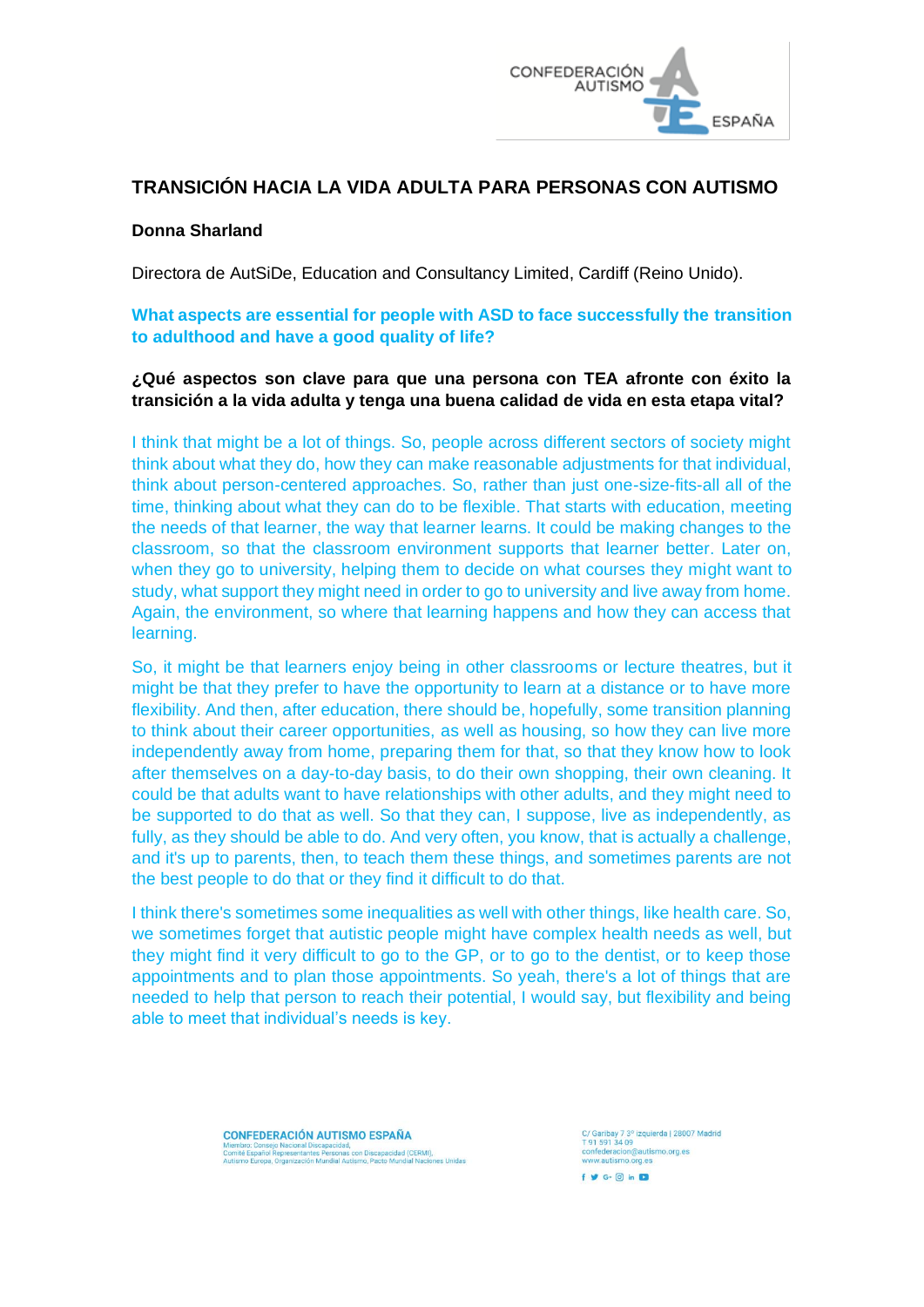

Yo creo que podrían ser muchas cosas. Personas de diferentes sectores de la sociedad pueden pensar en lo que hacen, en cómo hacer ajustes razonables para esa persona, pensar en planteamientos basados en la persona. Es decir, en lugar de pensar que el mismo modelo es siempre válido para todos, pensar en qué pueden hacer para ser flexibles. Eso empieza por la educación, por satisfacer las necesidades de ese alumno, la forma en la que ese alumno aprende. Se pueden realizar cambios en el aula para que ese entorno favorezca al alumno. Más adelante, cuando van a la universidad, se les puede ayudar a decidir qué asignaturas podrían querer estudiar, qué ayudas podrían necesitar para poder ir a la universidad y vivir lejos de casa. De nuevo, el entorno, es decir, dónde tiene lugar ese aprendizaje y cómo pueden acceder a ese aprendizaje. Puede que a los alumnos les guste estar en otras aulas, o en las salas de conferencias, pero también puede que prefieran tener la oportunidad de aprender a distancia, o tener más flexibilidad. Y luego, tras la etapa educativa, lo ideal es que haya algún plan de transición para pensar también en sus oportunidades profesionales, y en una vivienda, es decir, cómo pueden vivir de forma más independiente, lejos de casa, prepararlos para ello de manera que sepan cómo cuidar de sí mismos en el día a día, hacer la compra, lavar la ropa, ... Puede que los adultos quieran tener relaciones con otros adultos y que también necesiten ayuda para ello. La idea es que sean capaces, supongo, de vivir de la forma más independiente y plena posible, algo que suele resultar difícil. Y son los padres los que tienen que enseñarles estas cosas, y a veces lo padres no son los mejores para enseñárselas, o les resulta difícil.

Creo que a veces también hay algunas desigualdades en otros ámbitos, como la asistencia sanitaria. A veces olvidamos que las personas con autismo pueden tener necesidades sanitarias complejas, pero les puede resultar difícil ir a su médico de cabecera, o al dentista, o mantener y planificar sus citas médicas. Por lo que, en mi opinión, efectivamente, se necesitan muchas cosas para ayudar a esa persona a alcanzar su potencial, pero es fundamental tener flexibilidad y ser capaces de satisfacer las necesidades de la persona.

#### **What are the barriers that autistic people face in their transition to adulthood? ¿A qué barreras se enfrentan las personas con autismo en su transición a la edad adulta?**

There are lots there. We tend to think that we can provide a service that will meet everyone's needs. And inclusion is really important, but it shouldn't be inclusion for inclusion's sake. I think if we are committed to including people, then we need to be able to make the reasonable adjustments that are needed to be able to do that properly. So, I think the barrier is often education, and education not happening, children not being able to go to school 8:00 till 3:00, or whatever that day looks like, Monday to Friday. But nevertheless, it shouldn't be "well it's this or it's nothing", and very often it is, so

> **CONFEDERACIÓN AUTISMO ESPAÑA** Comité Español Representantes Personas con Discapacidad (CERMI),<br>Autismo Europa, Organización Mundial Autismo, Pacto Mundial Naciones Unidas

C/ Garibay 7 3º izquierda | 28007 Madrid<br>T 91 591 34 09 utismo.org.es confederacion@autis<br>www.autismo.org.es  $f \circ G \cdot \emptyset$  in El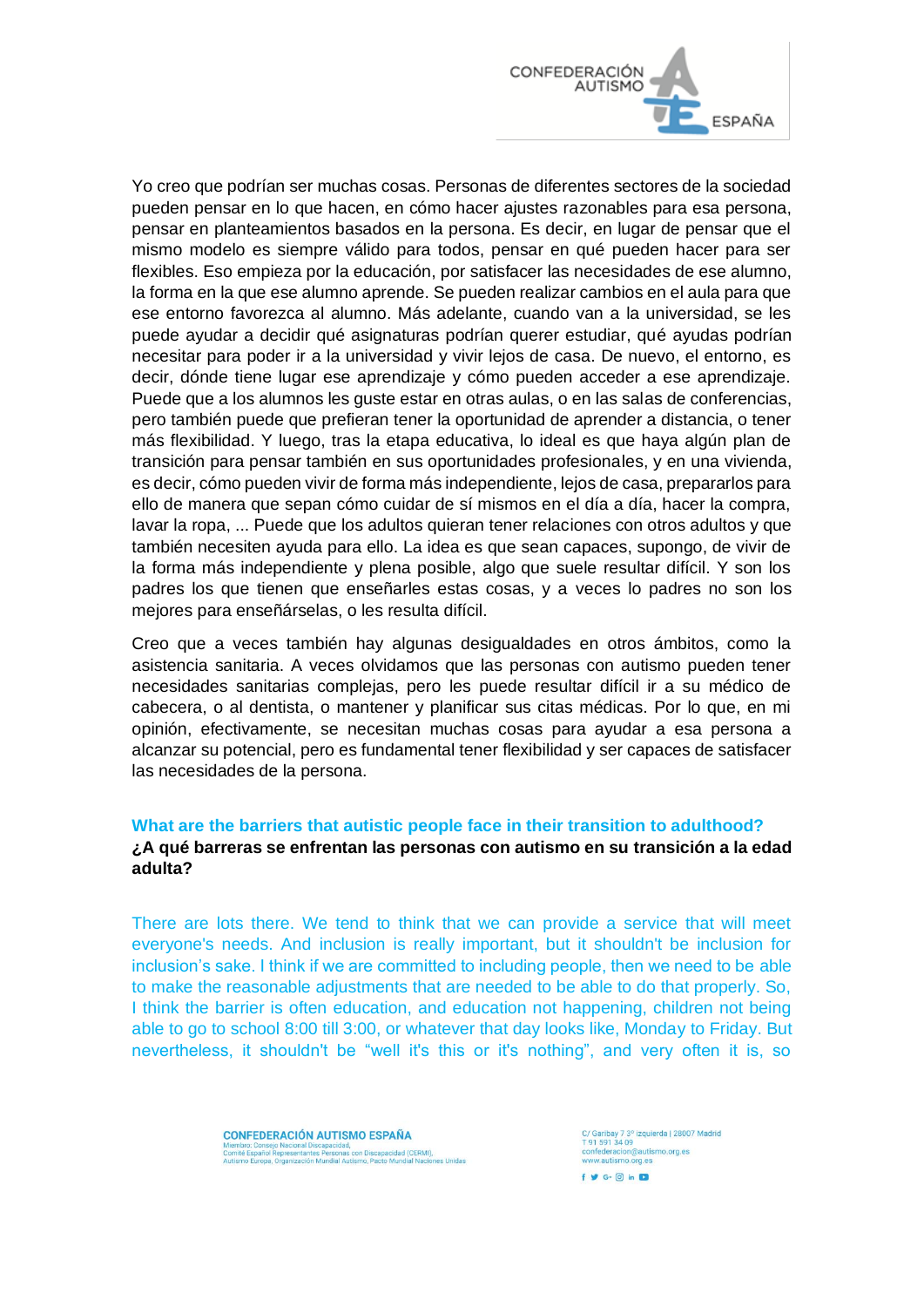

(children…) the school refuses, so they (children) stop wanting to go to school. We've got high rates of exclusion for children with autism and special needs in the UK, so they're not getting the education that they deserve right from the beginning. The other barriers are that we offer very little support around that child as well, so it's things like going to secondary school and preparing them for that change, puberty, preparing them for the physical, psychological changes, emotional changes that happen. And then, later on, there doesn't seem to be enough opportunities to do or try work-based learning opportunities, access to appropriate work experience, often that's not accessible for autistic children. And then university. Whilst I think universities can be very good at accommodating children that are autistic or young people that are autistic, sometimes actually preparing them for that is really difficult. So, making sure that when they go to university, they can cook for themselves, they can do the shopping, they can also access education. Yes, it can be a challenge. And then, later on, there doesn't seem to be enough employment opportunities for autistic people.

Hay muchas. Tendemos a pensar que podemos ofrecer un servicio que satisfaga las necesidades de todos. Y la inclusión es muy importante, pero no debería ser una cuestión de la inclusión porque sí. Creo que, si nos comprometemos con la inclusión de las personas, tenemos que ser capaces de realizar los ajustes necesarios y razonables para poder hacerlo bien. Creo que la barrera suele ser la educación, o que no haya educación, que los niños no puedan ir al colegio desde las 8:00 h hasta las 3:00 h - o el horario que sea - de lunes a viernes. No debería ser cuestión de "o esto o nada", pero suele ocurrir que el colegio rechaza ajustarse y entonces los niños dejan de querer ir al colegio. Las tasas de exclusión entre los niños con autismo y necesidades especiales en el Reino Unido son elevadas, son niños que no están recibiendo la educación que merecen desde el principio. Otras barreras tienen que ver con el poco apoyo que ofrecemos a estos niños, cosas como prepararlos para el cambio a la educación secundaria, y la pubertad, prepararlos para los cambios físicos, psicológicos y emocionales que van a experimentar. Y luego, tampoco parece haber suficientes oportunidades de aprendizaje en el entorno laboral, acceso a experiencias laborales adecuadas, los niños con autismo no suelen tener acceso a todo eso. Y después la universidad. Aunque creo que las universidades se pueden adaptar muy bien a los jóvenes con autismo, lo cierto es que a veces resulta muy difícil prepararlos para ello, se trata de asegurarnos de que cuando vayan a la universidad puedan cocinar, hacer la compra, que también puedan acceder a la formación. Sí, esto puede resultar difícil. Y luego, más adelante, no parece que las personas con autismo tengan suficientes oportunidades para acceder a un empleo.

Our recruitment processes tend to be the same for everyone. So, you know, the job advert might say things like "we want someone with communication skills or organizational skills", when really that's not true. So, we put people off, I think, autistic people find it difficult to find the right opportunities for them. And sometimes they don't

> **CONFEDERACIÓN AUTISMO ESPAÑA** Comité Español Representantes Personas con Discapacidad (CERMI),<br>Autismo Europa, Organización Mundial Autismo, Pacto Mundial Naciones Unidas

3º izquierda | 28007 Madrid C/ Garibay 7 3°<br>T 91 591 34 09 tismo.org.es confederacion@autis<br>www.autismo.org.es  $f \vee g \cdot \textcircled{a}$  in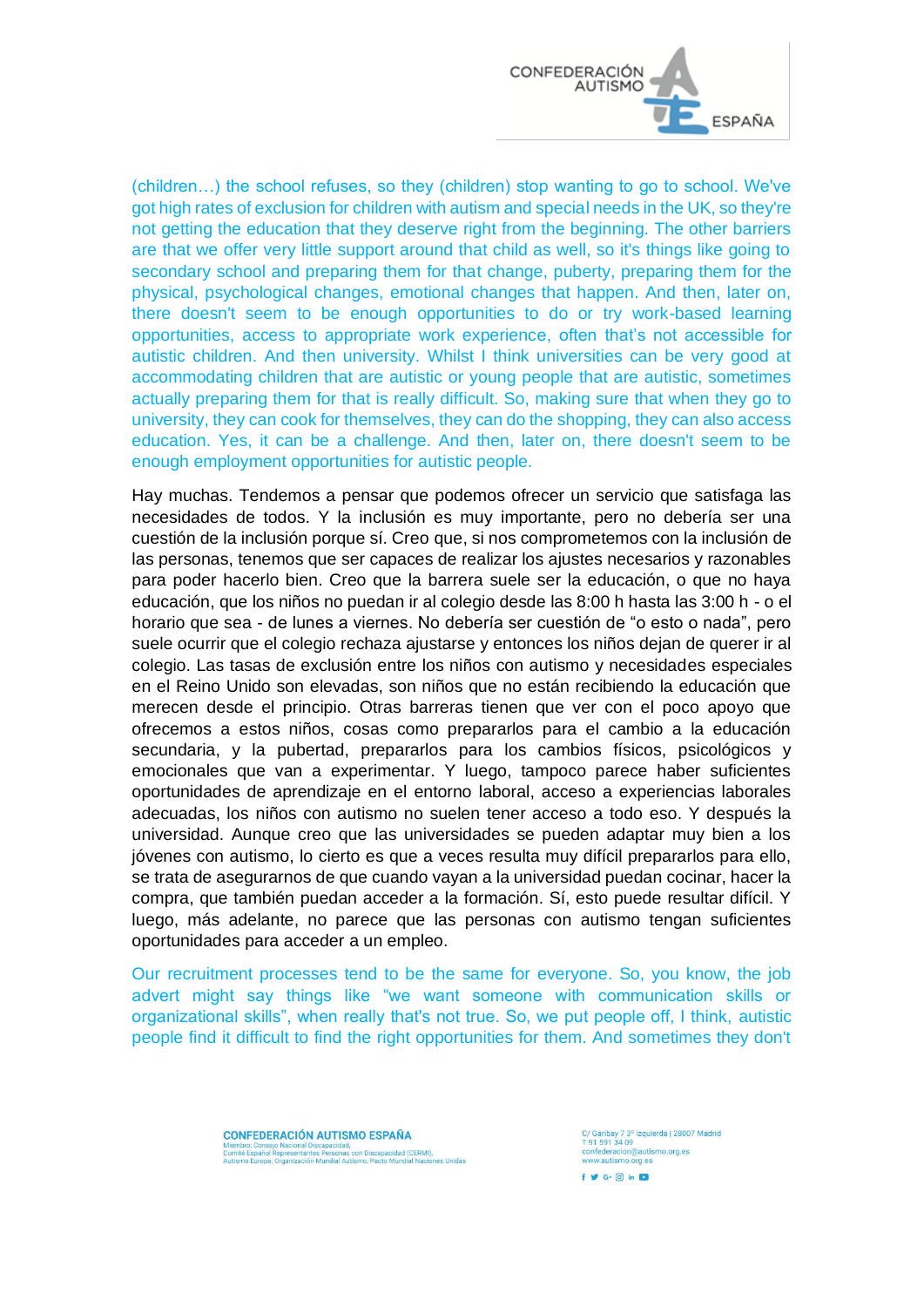

know what to do, you know, for them, they don't know what it is that they want to do and so, really, they should have the opportunity to meet, perhaps try different things to see what is going to work for them. And again, flexible working practices. So, once they have got a job sometimes it's hard for them to stay in that job, because we expect them to turn up to work Monday to Friday, 9:00 to 5:00, like everybody else. We expect them to, perhaps, work as part of a team, that might be a challenge, work in different environments might be more difficult. So, there's lots. And appropriate housing, you go onto that as well. Sometimes autistic people need support, but they can live independently with support. But it seems to be that either you are, you know, someone that needs care or you're someone that lives at home with your parents for a long time. And that, I think, needs to be thought about better as well.

Los procesos de contratación suelen ser iguales para todo el mundo. Los anuncios de empleo pueden poner cosas como "buscamos a alguien con habilidades comunicativas y organizativas", cuando no es cierto. Eso disuade a la gente, yo creo, a las personas con autismo les resulta difícil encontrar las oportunidades adecuadas para ellos. Y a veces no saben qué hacer, no saben qué es lo que quieren hacer y, por lo tanto, deberían tener la oportunidad de conocer y probar, quizás, cosas diferentes, para ver qué es lo que les va a venir bien. Y, de nuevo, prácticas laborales flexibles. Una vez que tienen un trabajo, a veces les resulta difícil mantenerlo, porque esperamos que se presenten de lunes a viernes, de 9:00 am a 5:00 pm, como todo el mundo. A lo mejor esperamos que trabajen en equipo, y eso puede resultar difícil, trabajar en entornos diferentes puede ser más difícil. Son muchas cosas. Y la vivienda adecuada, también. A veces las personas con autismo necesitan ayuda, pero con esa ayuda pueden vivir de manera independiente. Sin embargo, parece que, o eres alguien que necesita asistencia o eres alguien que vive en casa con tus padres durante mucho tiempo. Y sobre eso, yo creo, también hay que reflexionar más.

### **What actions must be taken in primary and secondary education to support people with ASD in their transition to adulthood? (Employment, independent life, social relationships)**

# **¿Qué acciones hay que adoptar en la educación primaria y secundaria a la hora de ayudar a las personas con TEA a afrontar la vida adulta? (Empleo, vida independiente, relaciones sociales)**

I think education is key, really, and it should be a bit more than just classroom education. I think children need an opportunity to experience and explore the world. If we did that at primary school, for instance, so if they were allowed to go to different environments, to understand things about the environment as well, get out and about, and be able to put that education into context, and experience things more… Because I think very often we teach things like math, we teach them English, we teach them science,… very verbally

> **CONFEDERACIÓN AUTISMO ESPAÑA** Comité Español Representantes Personas con Discapacidad (CERMI),<br>Autismo Europa, Organización Mundial Autismo, Pacto Mundial Naciones Unidas

C/ Garibay 7 3° izquierda | 28007 Madrid<br>T 91 591 34 09 tismo.org.es confederacion@autis<br>www.autismo.org.es  $f \circ G \cdot \textcircled{a}$  in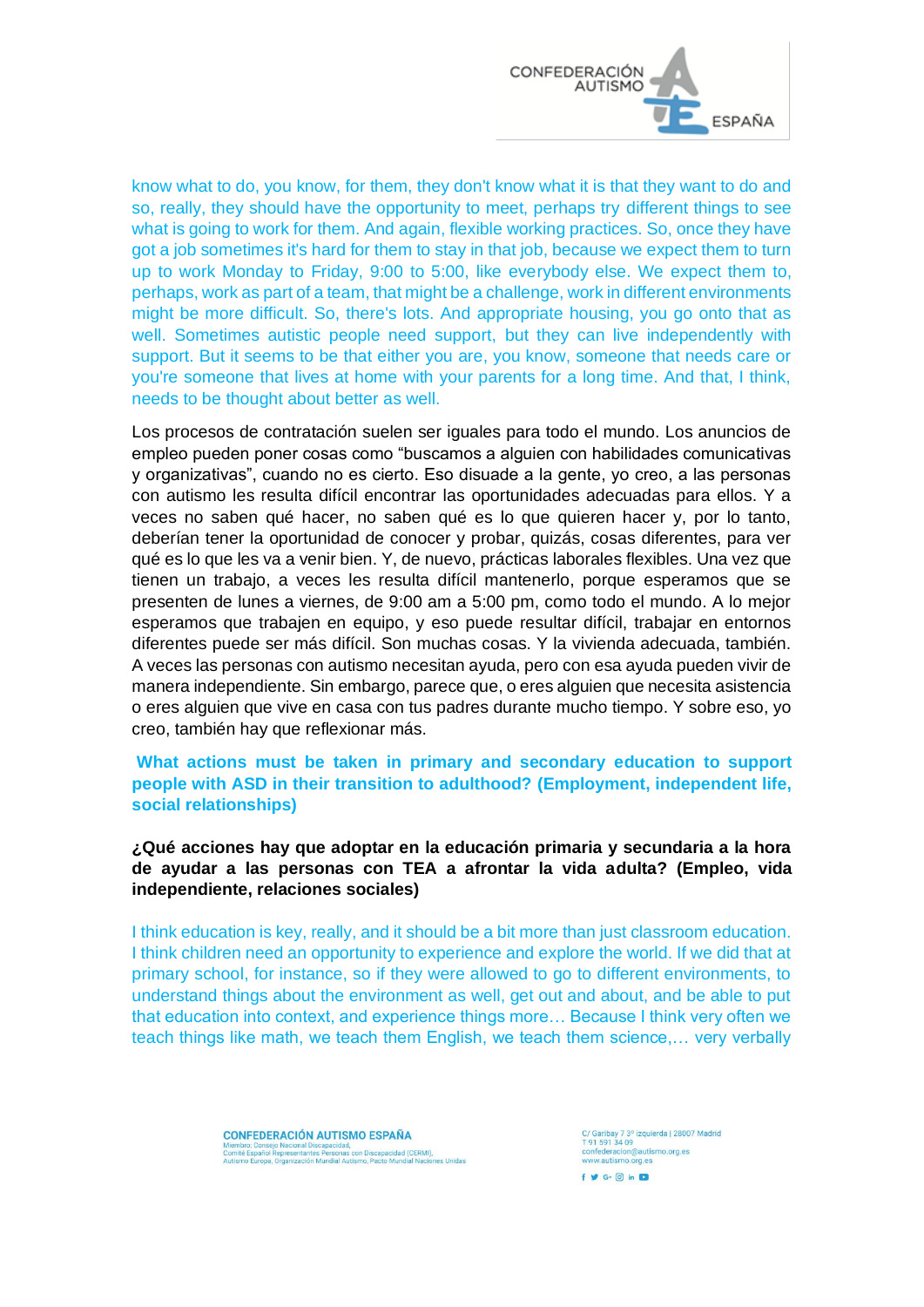

and using books and, actually, for autistic children, sometimes that can be really difficult, because they're not able to put that into context. And the other challenge is transferring skills out of the classroom into the real world, into life, and I think that needs to be thought about better. So primary and secondary education needs to be much more experiential and much more flexible, and I think that might, then, better prepare autistic children for adulthood.

Creo que la educación es clave, y debería ir un poco más allá de la educación en las aulas. Creo que los niños necesitan tener la oportunidad de experimentar y explorar el mundo. Si hiciéramos esto en primaria, por ejemplo, si pudieran ir a otros entornos, entender también cosas sobre el entorno, salir y ser más activos, y si fueran capaces de poner lo que aprenden en un contexto y experimentar más las cosas… Porque yo creo que a menudo les enseñamos matemáticas, inglés, ciencias, … pero de manera verbal y a través de libros y, lo cierto es que, para los niños con autismo esto a veces puede resultar muy difícil, porque no pueden situar todo eso en un contexto. Y la otra dificultad consiste en transferir lo aprendido en el aula al mundo real, a la vida real, y creo que también hay que pensar en eso. Por lo tanto, la educación primaria y secundaria tiene que ser mucho más experimental y mucho más flexible, creo que así los niños con autismo estarían más preparados para convertirse en adultos.

# **Are there other actions that may help in different contexts than educational? ¿Hay otras acciones que podrían ayudar en contextos diferentes al educativo?**

Absolutely, yes. I think it takes a village to raise a child, as they say, so, you know, actually, having the whole community aware of autism, valuing difference, understanding and accepting individuals and their needs and not seeing it as being a hindrance or a burden… But, actually, that's just, you know, something that we do, we change the way that we are to meet everyone's needs. So, I think that starts at school, but often then it's access to other after-school clubs, sports activities, the community as a whole could play a massive part in helping that child reach their potential.

Sí, sin duda. Creo que hace falta todo un pueblo para criar a un niño, como se suele decir. Por lo que, de hecho, se trata de que toda la comunidad conozca el autismo, valore la diferencia, entienda y acepte a cada persona y sus necesidades, y que no se vea como un obstáculo o una carga. Pero, de hecho, es algo que, sencillamente, hacemos, cambiamos nuestra forma de ser para satisfacer las necesidades de los demás. Creo que todo esto empieza en el colegio, pero luego continúa en las actividades extraescolares, las actividades deportivas, la comunidad en su conjunto puede jugar un papel clave para ayudar a ese niño a alcanzar todo su potencial.

**Do you have any recommendation for employers?**

CONFEDERACIÓN ALITISMO ESPAÑA Comité Español Representantes Personas con Discapacidad (CERMI),<br>Autismo Europa, Organización Mundial Autismo, Pacto Mundial Naciones Unidas C/ Garibay 7 3° izquierda | 28007 Madrid<br>T 91 591 34 09 tismo.org.es confederacion@autis<br>www.autismo.org.es  $f \circ G \cdot \textcircled{a}$  in